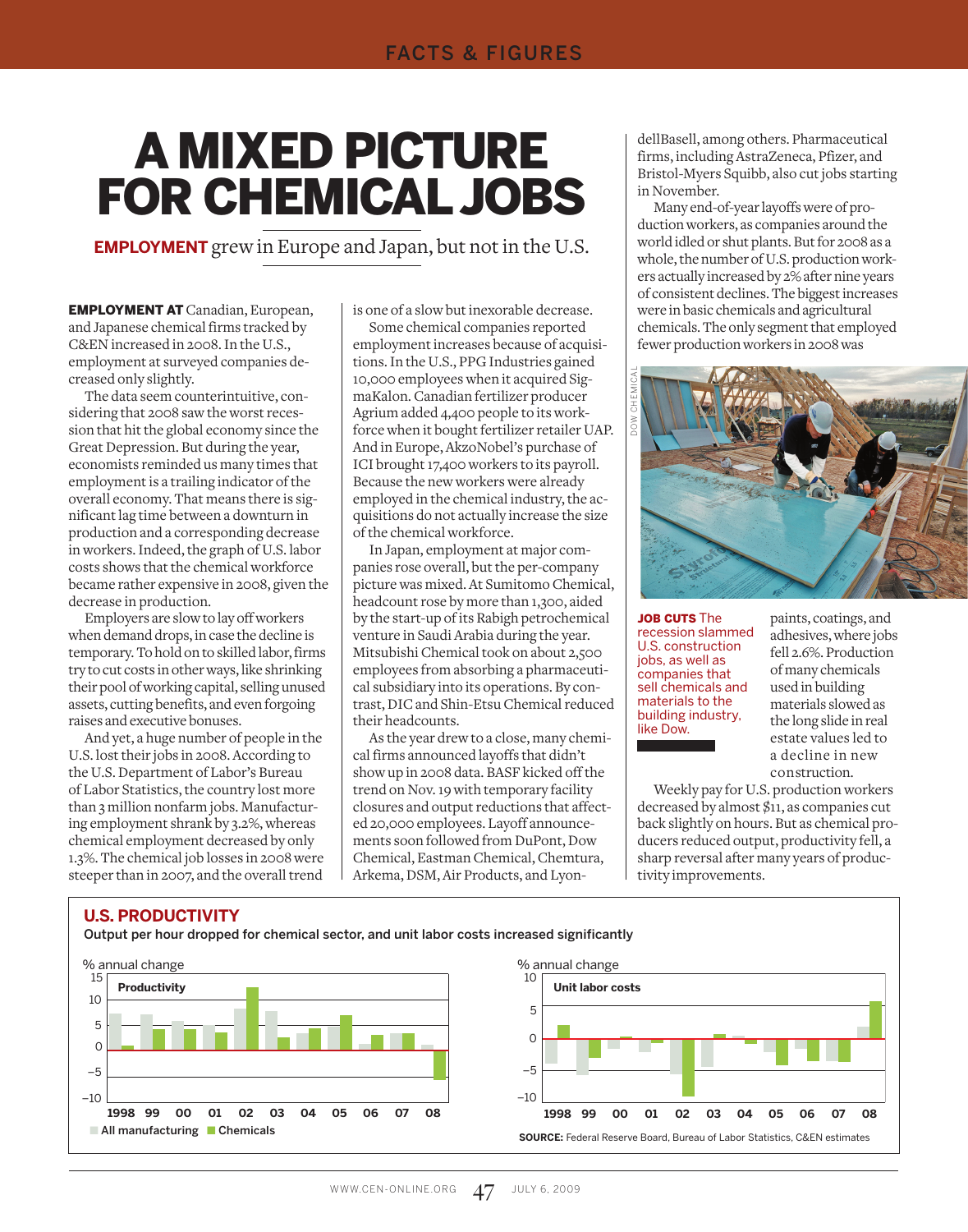## OVERALL U.S. EMPLOYMENT

Downturn in auto production and home building hurt almost all chemical sectors

|                                      |        |        |        |        |        |        |        |        |        |        |        | <b>ANNUAL CHANGE</b> |         |
|--------------------------------------|--------|--------|--------|--------|--------|--------|--------|--------|--------|--------|--------|----------------------|---------|
| <b>THOUSANDS</b>                     | 1998   | 1999   | 2000   | 2001   | 2002   | 2003   | 2004   | 2005   | 2006   | 2007   | 2008   | 2007-08              | 1998-08 |
| Manufacturing                        | 17.560 | 17.322 | 17.263 | 16.441 | 15.259 | 14.510 | 14.315 | 14.226 | 14.155 | 13.879 | 13.431 | $-3.2%$              | $-2.6%$ |
| <b>Chemicals</b>                     | 993    | 983    | 980    | 959    | 928    | 906    | 887    | 872    | 866    | 861    | 850    | $-1.3$               | $-1.5$  |
| Basic chemicals                      | 213    | 195    | 188    | 181    | 170    | 162    | 156    | 150    | 147    | 149    | 152    | 2.0                  | $-3.3$  |
| Resins, synthetic rubber<br>& fibers | 140    | 137    | 136    | 126    | 115    | 112    | 110    | 108    | 105    | 106    | 105    | $-0.9$               | $-2.8$  |
| Agricultural chemicals               | 50     | 51     | 48     | 46     | 45     | 42     | 42     | 40     | 38     | 36     | 36     | 0.0                  | $-3.2$  |
| Pharmaceuticals                      | 247    | 261    | 274    | 283    | 291    | 292    | 290    | 288    | 292    | 295    | 290    | $-1.7$               | 1.6     |
| Paints, coatings & adhesives         | 78     | 78     | 80     | 75     | 72     | 69     | 68     | 68     | 67     | 65     | 63     | $-3.1$               | $-2.1$  |
| Soaps & toiletries                   | 131    | 131    | 13     | 127    | 121    | 119    | 115    | 114    | 111    | 110    | 108    | $-1.8$               | $-1.9$  |
| Other chemicals                      | 135    | 128    | 127    | 120    | 114    | 111    | 107    | 104    | 105    | 101    | 95     | $-5.9$               | $-3.5$  |

**NOTE:** Average annual domestic employment. **SOURCE:** Department of Labor

# U.S. COMPANY EMPLOYMENT

Despite economic woes, total employment at chemical firms dropped only slightly

| <b>THOUSANDS</b>           | 1998  | 1999  | 2000  | 2001  | 2002  | 2003  | 2004  | 2005  | 2006  | 2007  | 2008  |
|----------------------------|-------|-------|-------|-------|-------|-------|-------|-------|-------|-------|-------|
| Air Products & Chemicals   | 16.7  | 17.4  | 17.5  | 17.8  | 17.2  | 18.5  | 19.9  | 20.2  | 20.7  | 22.1  | 21.1  |
| Albemarle                  | 2.7   | 2.6   | 2.5   | 3.0   | 3.0   | 3.0   | 3.7   | 3.7   | 3.6   | 4.1   | 4.1   |
| Cabot                      | 4.8   | 4.5   | 4.5   | 4.3   | 4.5   | 4.4   | 4.3   | 4.4   | 4.3   | 4.3   | 4.3   |
| Chemtura (a)               | 5.4   | 8.6   | 8.3   | 7.3   | 6.8   | 5.5   | 4.8   | 6.6   | 6.2   | 5.1   | 4.7   |
| Cytec Industries (b)       | 5.1   | 4.9   | 4.8   | 4.5   | 4.3   | 4.5   | 4.5   | 7.3   | 6.7   | 6.8   | 6.7   |
| Dow Chemical (c)           | 39.0  | 39.2  | 41.9  | 52.7  | 50.0  | 46.4  | 43.2  | 42.4  | 42.6  | 45.9  | 46.1  |
|                            |       |       |       |       |       |       |       |       |       |       |       |
| DuPont                     | 101.0 | 94.0  | 93.0  | 79.0  | 79.0  | 81.0  | 60.0  | 60.0  | 59.0  | 60.0  | 60.0  |
| Eastman Chemical           | 15.9  | 14.7  | 14.6  | 15.8  | 15.7  | 15.0  | 12.0  | 12.0  | 11.0  | 10.8  | 10.5  |
| H.B. Fuller                | 6.0   | 5.4   | 5.2   | 4.9   | 4.6   | 4.5   | 4.5   | 4.0   | 3.7   | 3.2   | 3.1   |
| Georgia Gulf (d)           | 1.1   | 1.4   | 1.3   | 1.2   | 1.2   | 1.2   | 1.2   | 1.1   | 6.7   | 5.2   | 4.5   |
| W.R. Grace                 | 6.6   | 6.3   | 6.3   | 6.4   | 6.4   | 6.3   | 6.4   | 6.4   | 6.4   | 6.5   | 6.3   |
| Lubrizol (e)               | 4.3   | 4.1   | 4.4   | 4.5   | 5.2   | 5.0   | 7.8   | 7.5   | 6.7   | 6.9   | 7.0   |
|                            |       |       |       |       |       |       |       |       |       |       |       |
| NewMarket Corp. (f)        | 1.5   | 1.5   | 1.5   | 1.1   | 1.1   | 1.1   | 1.1   | 1.1   | 1.1   | 1.2   | 1.3   |
| PPG Industries (g)         | 32.5  | 33.8  | 35.6  | 34.9  | 34.1  | 32.9  | 31.8  | 30.8  | 32.2  | 34.9  | 44.9  |
| Praxair                    | 24.8  | 24.1  | 23.4  | 24.3  | 25.0  | 25.4  | 27.0  | 27.3  | 27.0  | 28.0  | 26.9  |
| Rohm and Haas              | 11.3  | 21.5  | 18.5  | 18.2  | 17.6  | 17.3  | 16.7  | 16.5  | 15.8  | 15.7  | 15.5  |
| Solutia                    | 8.7   | 10.6  | 10.2  | 9.2   | 7.3   | 6.3   | 5.7   | 5.4   | 5.1   | 6.0   | 3.7   |
| Stepan                     | 1.4   | 1.4   | 1.4   | 1.5   | 1.5   | 1.4   | 1.4   | 1.5   | 1.5   | 1.5   | 1.6   |
|                            |       |       |       |       |       |       |       |       |       |       |       |
| <b>TOTAL EMPLOYEES (h)</b> | 301.2 | 307.4 | 304.7 | 300.3 | 289.6 | 285.0 | 261.0 | 262.9 | 264.7 | 272.9 | 272.3 |

**NOTE:** Data are not restated for acquisitions, divestitures, or similar developments. **a** Crompton and Great Lakes Chemical merged in 2005 to form Chemtura; earlier figures are for Crompton. **b** Acquired Surface Specialties in 2005. **c** Merged with Union Carbide in 2001. **d** Acquired Royal Group in 2006. **e** Acquired Noveon in 2004. **f** Formerly Ethyl Corp. **g** Acquired Sigma Kalon Group in 2008. **h** For companies reporting. **SOURCE:** Company data

## CANADA COMPANY EMPLOYMENT

Agrium's acquisition of a fertilizer distribution firm in 2008 boosted its payroll

| <b>THOUSANDS</b>           | 1998 | 1999 | 2000 | 2001 | 2002 | 2003 | 2004 | 2005 | 2006 | 2007 | 2008 |
|----------------------------|------|------|------|------|------|------|------|------|------|------|------|
| Agrium (a)                 | 4.5  | 4.5  | 4.0  | 4.0  | 4.8  | 4.7  | 4.6  | 4.7  | 6.6  | 6.6  | 11.0 |
| Methanex                   | 0.9  | 0.8  | 0.8  | 0.8  | 0.8  |      | 0.9  | 0.8  | 0.8  | 0.8  | 0.9  |
| Nova Chemicals (b)         | 3.3  | 4.7  | 4.7  | 4.6  | 4.3  | 4.3  | 4.1  | 3.6  | 3.3  | 2.8  | 2.9  |
| PotashCorp.                | 5.7  | 5.5  | 5.3  | 5.0  | 5.2  | 4.9  | 4.9  | 4.9  | 4.9  | 5.0  | 5.3  |
|                            |      |      |      |      |      |      |      |      |      |      |      |
| <b>TOTAL EMPLOYEES (c)</b> | 14.4 | 15.5 | 14.8 | 14.4 | 15.1 | 14.6 | 14.5 | 14.0 | 15.6 | 15.2 | 20.1 |

**a** Purchased Royster-Clark in 2006 and United Agri Products in 2008. **b** Formed a styrenics joint venture with Ineos in 2007. **c** For companies reporting. **SOURCE:** Company data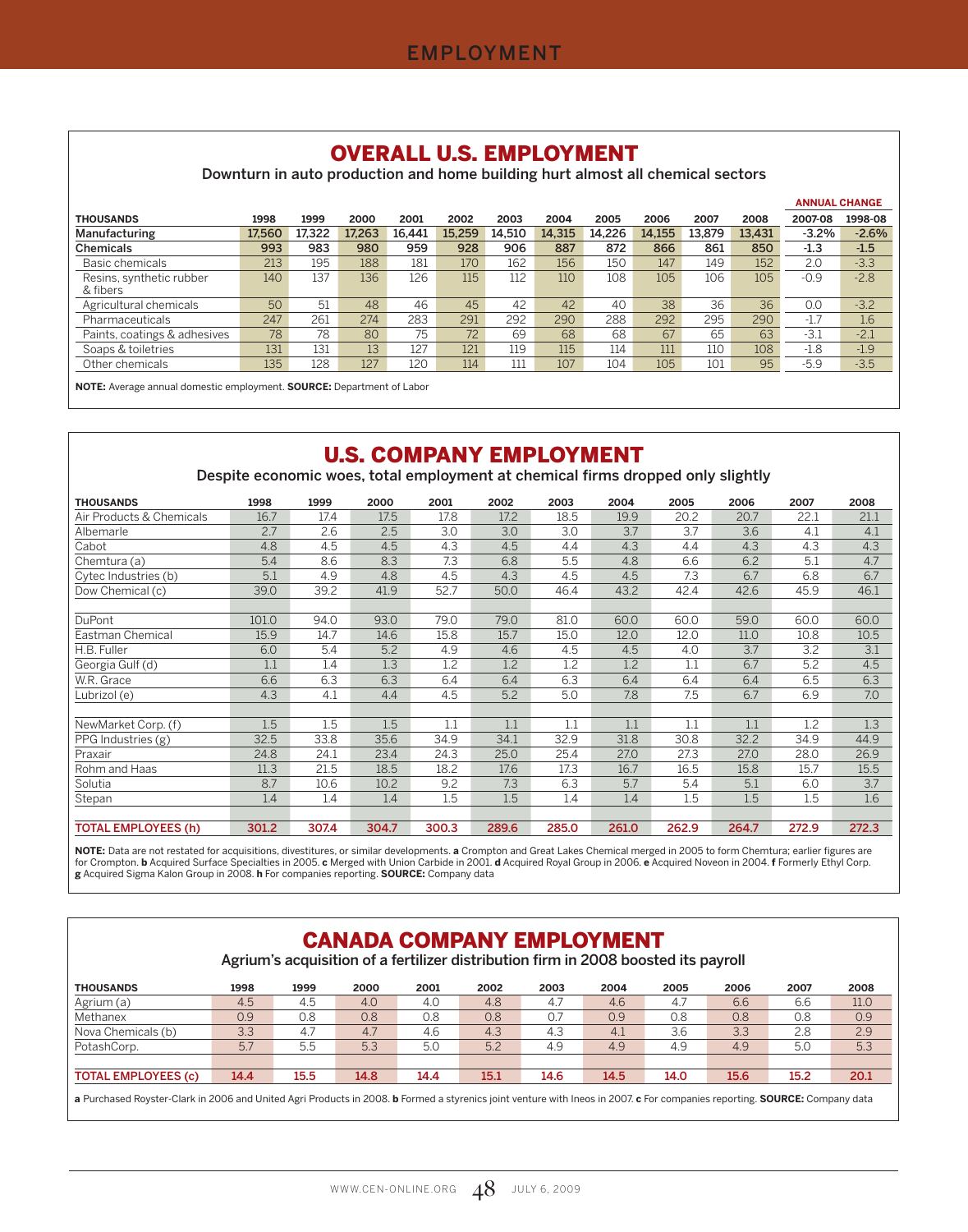| <b>EUROPE COMPANY EMPLOYMENT</b><br>AkzoNobel's acquisition of ICI helped build employment for the group |       |       |       |       |       |       |       |       |       |       |       |  |
|----------------------------------------------------------------------------------------------------------|-------|-------|-------|-------|-------|-------|-------|-------|-------|-------|-------|--|
| <b>THOUSANDS</b>                                                                                         | 1998  | 1999  | 2000  | 2001  | 2002  | 2003  | 2004  | 2005  | 2006  | 2007  | 2008  |  |
| Air Liquide (France)                                                                                     | 28.6  | 29.0  | 30.3  | 30.8  | 30.8  | 31.9  | 35.9  | 35.9  | 36.9  | 40.3  | 43.0  |  |
| AkzoNobel (Netherlands) (a)                                                                              | 68.9  | 70.7  | 69.8  | 70.4  | 60.7  | 64.6  | 61.5  | 61.3  | 61.9  | 42.6  | 60.0  |  |
| Altana (Germany) (b)                                                                                     | ne    | ne    | ne    | ne    | ne    | ne    | ne    | ne    | 4.5   | 4.6   | 4.8   |  |
| Arkema (France) (c)                                                                                      | ne    | ne    | ne    | ne    | ne    | ne    | 18.6  | 17.7  | 17.0  | 15.2  | 14.8  |  |
| BASF (Germany)                                                                                           | 105.9 | 104.6 | 103.3 | 92.5  | 89.4  | 87.2  | 82.0  | 80.9  | 95.2  | 95.2  | 96.9  |  |
|                                                                                                          |       |       |       |       |       |       |       |       |       |       |       |  |
| Bayer (Germany)                                                                                          | 145.1 | 120.4 | 122.1 | 116.9 | 122.6 | 94.9  | 93.3  | 93.7  | 106.0 | 106.2 | 108.6 |  |
| Ciba (Switzerland)                                                                                       | 24.5  | 20.1  | 20.3  | 19.7  | 19.0  | 18.7  | 19.3  | 19.1  | 14.1  | 13.3  | 12.5  |  |
| Clariant (Switzerland)                                                                                   | 29.3  | 29.0  | 31.5  | 28.9  | 27.8  | 27.0  | 24.8  | 23.4  | 21.7  | 20.3  | 20.1  |  |
| DSM (Netherlands)                                                                                        | 23.0  | 21.8  | 21.8  | 21.5  | 18.5  | 26.1  | 24.5  | 22.8  | 22.2  | 23.3  | 23.6  |  |
| Givaudan (Switzerland) (d)                                                                               | ne    | 4.9   | 5.1   | 5.3   | 5.8   | 6.0   | 5.9   | 5.9   | 6.1   | 8.8   | 8.8   |  |
|                                                                                                          |       |       |       |       |       |       |       |       |       |       |       |  |
| Kemira (Finland)                                                                                         | 10.8  | 10.7  | 9.6   | 10.2  | 10.4  | 10.5  | 9.7   | 7.7   | 9.3   | 10    | 9.4   |  |
| Lanxess (Germany) (e)                                                                                    | ne    | ne    | ne    | ne    | ne    | 20.5  | 19.7  | 18.3  | 16.5  | 14.6  | 14.8  |  |
| Linde (Germany)                                                                                          | 33.4  | 35.6  | 47.1  | 46.4  | 46.0  | 46.2  | 41.4  | 42.2  | 55.5  | 50.5  | 51.9  |  |
| Lonza (Switzerland) (f)                                                                                  | 5.7   | 5.7   | 4.6   | 6.2   | 6.2   | 5.7   | 5.7   | 6.0   | 6.1   | 7.7   | 8.5   |  |
| Merck (Germany)                                                                                          | 28.9  | 32.7  | 33.5  | 34.3  | 34.5  | 34.2  | 28.9  | 29.1  | 30.0  | 31.0  | 32.8  |  |
|                                                                                                          |       |       |       |       |       |       |       |       |       |       |       |  |
| Rhodia (France) (g)                                                                                      | 24.5  | 24.8  | 29.4  | 26.9  | 24.5  | 23.0  | 20.6  | 19.4  | 17.1  | 15.5  | 14.4  |  |
| Solvay (Belgium)                                                                                         | 33.1  | 32.8  | 32.3  | 29.4  | 30.3  | 30.1  | 29.3  | 28.7  | 29.3  | 28.3  | 29.4  |  |
| Syngenta (Switzerland) (h)                                                                               | ne    | 23.5  | 21.0  | 20.5  | 20.0  | 19.1  | 19.5  | 19.0  | 19.5  | 21.2  | 24.1  |  |
| Wacker (Germany) (i)                                                                                     | ne    | ne    | ne    | ne    | ne    | ne    | 14.7  | 14.4  | 14.7  | 15.0  | 15.9  |  |
|                                                                                                          |       |       |       |       |       |       |       |       |       |       |       |  |
| <b>TOTAL EMPLOYEES (j)</b>                                                                               | 561.7 | 566.3 | 581.7 | 559.9 | 546.5 | 545.7 | 555.3 | 545.5 | 583.6 | 563.6 | 594.3 |  |

a Divested pharmaceuticals in 2007 and purchased ICI in 2008. **b** Divested pharmaceuticals in 2006. **c** Spun off from Total in 2006; prior figures are pro forma. **d** Spun off from<br>Roche in 2000; prior figures are pro forma

## JAPAN COMPANY EMPLOYMENT

Overall headcount went up in 2008, led by increases at Mitsubishi and Sumitomo

| <b>THOUSANDS</b>        | 1998  | 1999  | 2000  | 2001  | 2002  | 2003  | 2004  | 2005  | 2006  | 2007  | 2008  |
|-------------------------|-------|-------|-------|-------|-------|-------|-------|-------|-------|-------|-------|
| Asahi Kasei             | 29.3  | 26.6  | 26.7  | 26.2  | 25.7  | 25.0  | 23.8  | 23.0  | 23.7  | 23.9  | 24.2  |
| DIC(a)                  | 25.7  | 31.0  | 30.3  | 28.4  | 27.0  | 26.5  | 26.8  | 25.6  | 25.4  | 25.2  | 23.6  |
| JSR Corp. (b)           | na    | 4.4   | 4.4   | 4.4   | 4.3   | 4.3   | 4.4   | 4.6   | 4.7   | 5.1   | 5.3   |
| Kaneka                  | 7.2   | 6.6   | 7.0   | 6.7   | 6.7   | 6.6   | 6.6   | 7.3   | 7.4   | 7.5   | 7.3   |
| Mitsubishi Chemical (c) | na    | 33.5  | 33.0  | 38.6  | 37.6  | 33.5  | 33.3  | 33.0  | 33.4  | 39.3  | 41.8  |
| Mitsui Chemicals        | 12.6  | 11.7  | 12.8  | 13.2  | 12.7  | 12.3  | 12.2  | 12.5  | 12.5  | 12.8  | 12.0  |
|                         |       |       |       |       |       |       |       |       |       |       |       |
| Shin-Etsu Chemical      | 18.4  | 18.8  | 19.4  | 16.5  | 16.6  | 17.4  | 18.2  | 18.9  | 19.2  | 20.2  | 19.2  |
| Showa Denko             | 13.5  | 12.5  | 13.2  | 12.0  | 10.9  | 10.6  | 11.2  | 11.1  | 11.2  | 11.3  | 11.8  |
| Sumitomo Chemical       | 15.8  | 17.5  | 17.4  | 17.0  | 17.9  | 19.0  | 20.2  | 24.2  | 24.7  | 25.6  | 26.9  |
| Taiyo Nippon Sanso (d)  | na    | 7.0   | 6.3   | 5.5   | 4.8   | 4.6   | 7.1   | 7.3   | 8.3   | 8.7   | 9.0   |
| Teijin                  | 17.2  | 22.0  | 22.3  | 24.0  | 23.3  | 20.6  | 19.0  | 18.8  | 19.1  | 19.1  | 19.4  |
| Toray                   | 34.3  | 35.5  | 35.7  | 34.9  | 33.8  | 32.9  | 33.7  | 34.7  | 36.6  | 38.6  | 37.9  |
|                         |       |       |       |       |       |       |       |       |       |       |       |
| TOTAL (e)               | 173.9 | 218.9 | 227.2 | 225.7 | 219.7 | 211.7 | 216.4 | 220.9 | 226.1 | 237.3 | 238.4 |

**NOTE:** Fiscal year ends March 31 of the following year at all companies, except Showa Denko, where it ends Dec. 31. **a** Formerly Dainippon Ink & Chemicals. **b** Initiated a consolidated headcount in 1999. **c** Absorbed subsidiary firm Mitsubishi Tanabe Pharma in 2008. **d** Became Taiyo Nippon Sanso in 2004 when it acquired Taiyo Toyo Sanso. **e** For companies reporting. **na** = not available. **SOURCE:** Company data